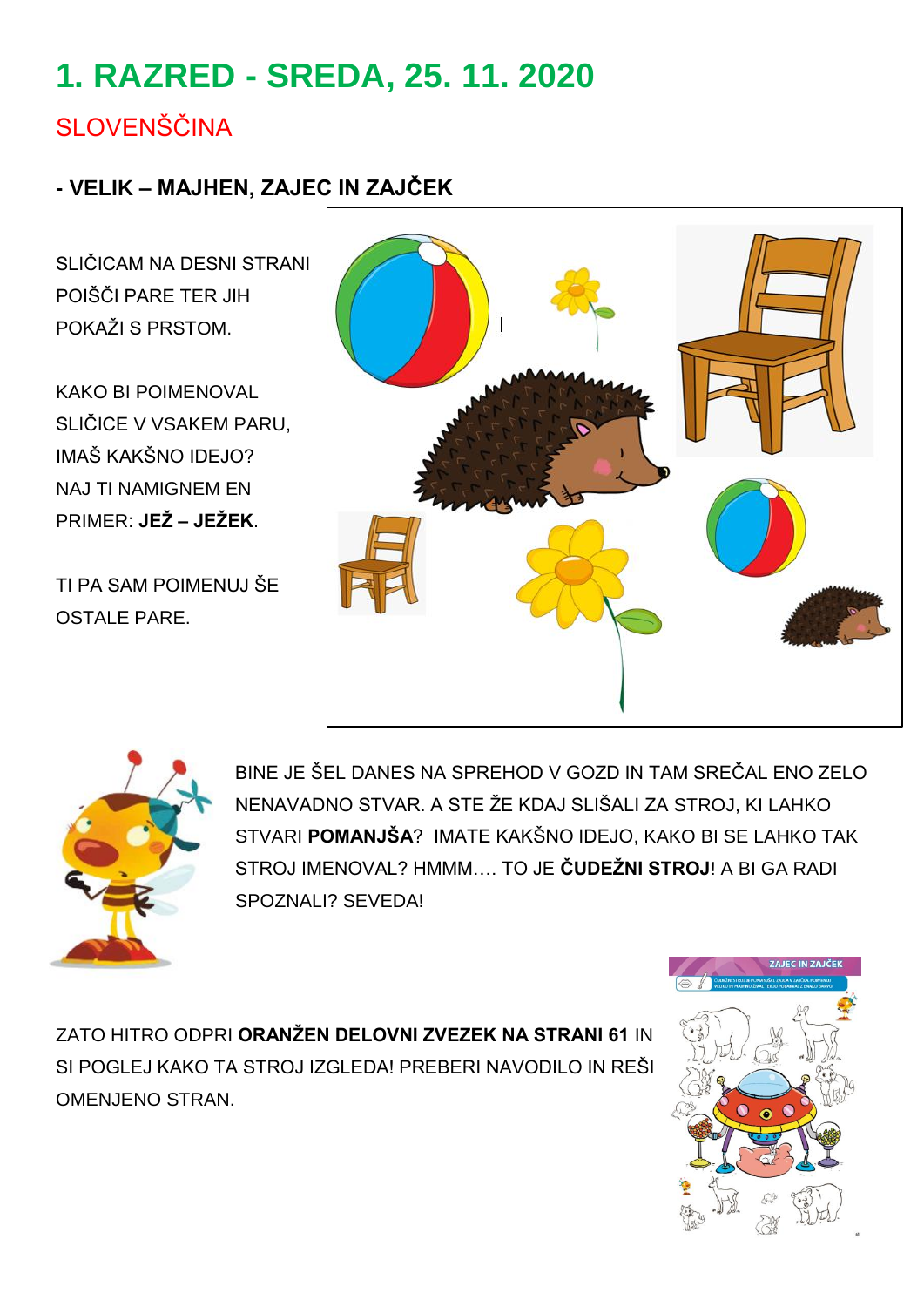#### **DODATNO ČE ŽELIŠ:** LILIBI.SI  $\rightarrow$  ŠOLSKA ULICA 1-2  $\rightarrow$  MATEMATIKA  $\rightarrow$  MAJHEN -VELIK  $\rightarrow$ **VELIK - MAJHEN**



### **MATEMATIKA**

### - ŠTEVILO 5

DANES BOMO SPOZNALI NASLEDNJE ŠTEVILO. KATERO JE TO? TOČNO, TO JE 5! POKAŽI ŠTEVILO 5 S PRSTI. TO JE ŽE CELA ROKA PRSTOV, KAJNE? POGLEJ SPODNJE MNOŽICE IN POIMENUJ NJENE ČLANE:



SEDAJ PA PONOVI ŠTETJE OD 1 DO 5 NAPREJ IN NAZAJ.

KLIKNI NA SPODNJO POVEZAVO IN SI OGLEJ, KAKO ŠTEVILO PET ZAPIŠEMO (POZOR, POSNETEK SI SAMO OGLEJ, NATO DELAJ PO NAŠIH NAVODILIH!):

https://www.voutube.com/watch?v=ToD8nm-kPwE



KAJ BI REKEL. S KOLIKO POTEZAMI ZAPIŠEMO ŠTEVILO 5? TOČNO. **UPORABIMO 2 POTEZI:** 

- $1<sup>1</sup>$ NAVPIČNO NAVZDOL TER EN VELIK TREBUŠČEK.
- VODORAVNA ČRTA  $2<sub>1</sub>$

ZA ZAČETEK NAPIŠI ŠTEVILO PET Z ROKO PO ZRAKU. PAZI NA PRAVILNO POTEZNOST ZAPISA ŠTEVILA 5. VAJO PONOVI 5X.

NATO NAPIŠI ŠTEVILO 5 S PRSTOM NA MIZO (5X).

POIŠČI BEL LIST PAPIRJA IN VOŠČENKO (ČE JE NIMAŠ, LAHKO VZAMEŠ TUDI BARVICO) TER POSKUŠAJ NAPISATI ŠTEVILO 5 NA VELIKO ČEZ CEL LIST. NATO UPORABI VEČ BARV IN VEČKRAT PREVLECI ŠTEVILO 5!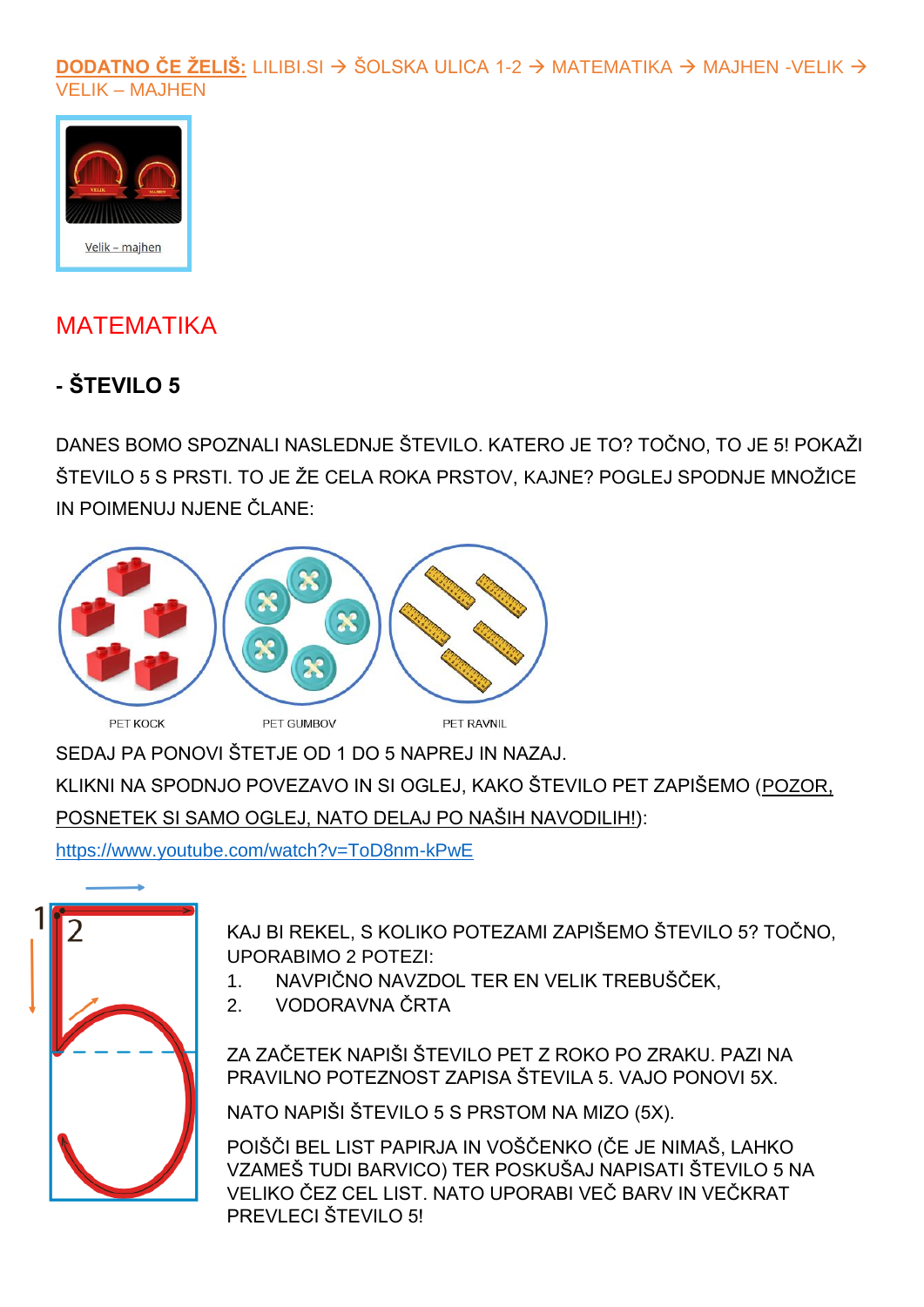#### NATO ODPRI **MODER DELOVNI ZVEZEK NA STRANI 57** TER SI



OGLEJ, KAJ VSE JE NA TEJ STRANI. USTNO ODGOVORI.



ŠE ZADNJA NALOGA:

ODPRI ZVEZEK ZA MATEMATIKO (**TIGERČEK**) TER IZPOLNI STRAN TAKO, KOT JE RAZVIDNO IZ LEVE SLIKE. NAPISANE PETICE NAJ TI STARŠI Z RDEČO ZAPIŠEJO V TVOJ ZVEZEK. SAJ VEŠ KAKŠNO IMAMO NAVADO KAJNE? NAJPREJ Z MAVRIČNIMI BARVICAMI PREVI ECI VELIKO ŠTEVILKO PET NATO PA S SVINČNIKOM NADALJUJ NIZ ŠTEVIL 5. NAJPREJ ČEZ 2 KVADRATKA, NATO PA ŠE ČEZ 1 KVADRATEK. NE POZABI, EN KVADRATEK VMES JE PRAZEN!

TOLE STRAN MI FOTOGRAFIRAJ IN MI JO POŠLJI NA MOJ MAIL (MARUŠA).

### GLASBENA UMETNOST

#### **- USTVARJANJE GLASBE**

DANES BOŠ PRI GLASBENI UMETNOSTI USTVARJAL GLASBO PREKO RAČUNALNIKA V PROGRAMU MUSIC LAB.

LAHKO USTVARIŠ ČISTO SVOJO **MELODIJO** IN **RITEM** Z INSTRUMENTI. ČE KLIKNEŠ NA **KLAVIR**, LAHKO TAM ZAIGRAŠ NANJ. ČE KLIKNEŠ NA **SPECTOGRAM**, LAHKO POSLUŠAŠ, KAKO ZVENIJO RAZNA GLASBILA. SVOJO GLASBO LAHKO TUDI POSNAMEŠ. RAZISKUJ IN UŽIVAJ!

#### [MUSIC LAB](https://musiclab.chromeexperiments.com/)

ZA KONEC ZAPOJ VSE PESMI, KI SMO SE JIH ŽE UČILI.